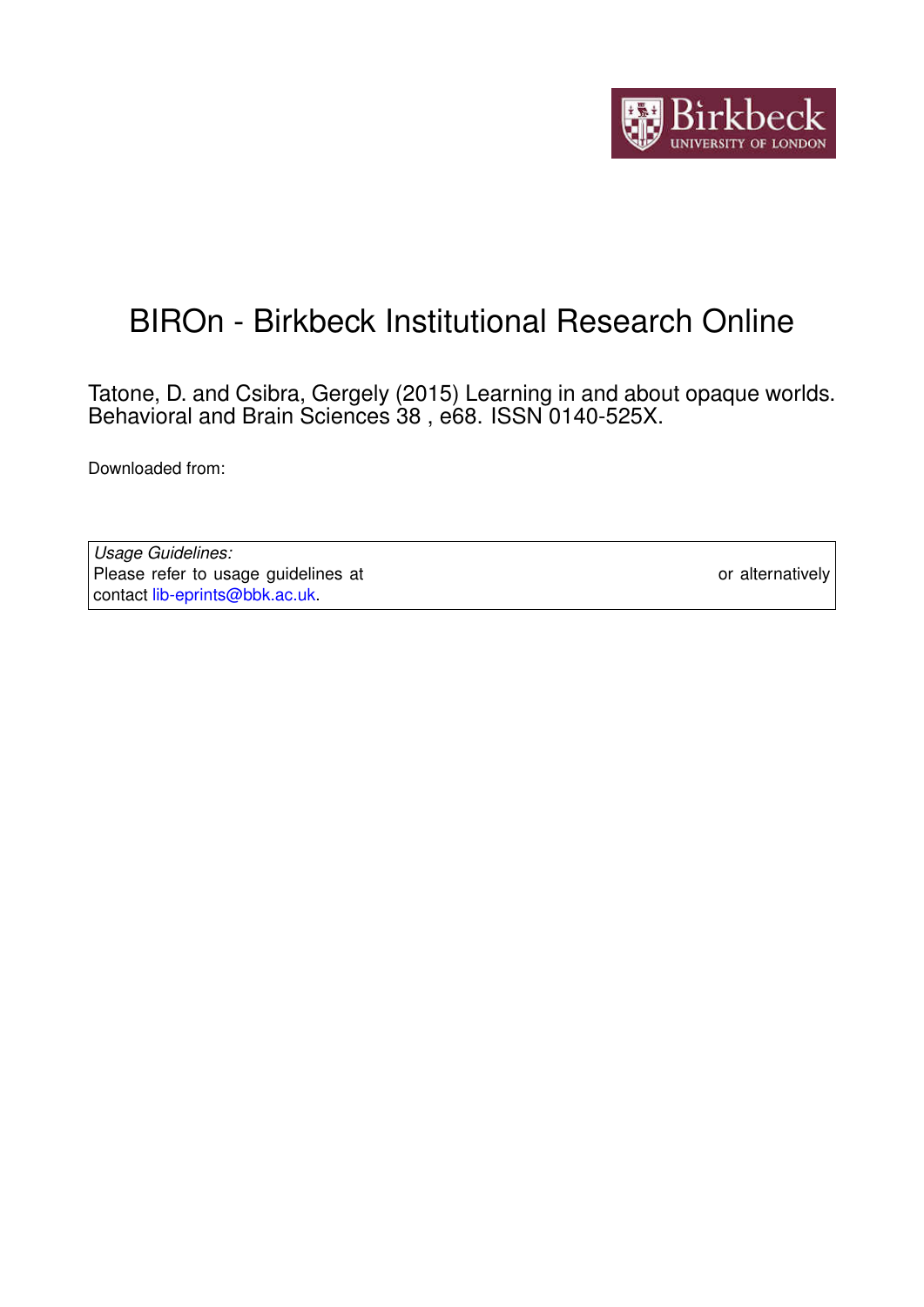Commentary on: *How to learn about teaching. An evolutionary framework for the study of teaching behavior in humans and other animals,* by Michelle Ann Kline.

# Word count: Abstract: 58 Main text: 961 References: 149 Total: 1251

### **Learning in and about opaque worlds**

#### **Denis Tatone & Gergely Csibra**

Cognitive Development Center, Department of Cognitive Science Central European University, Budapest, Hungary Address: Nádor u. 9., Budapest 1051, Hungary Phone: +36 1 327 3661 Email: [tatone\\_denis@ceu-budapest.edu](mailto:tatone_denis@ceu-budapest.edu), csibrag@ceu.hu

#### **Abstract**

We argue that direct active teaching in humans exhibits at least two properties (open-endedness and content opacity) that make the recognition of teaching episodes without ostension untenable. Thus, while we welcome Kline's functional approach to the analysis of teaching, we think that she ignores important features of the socio-environmental niche in which human teaching likely evolved.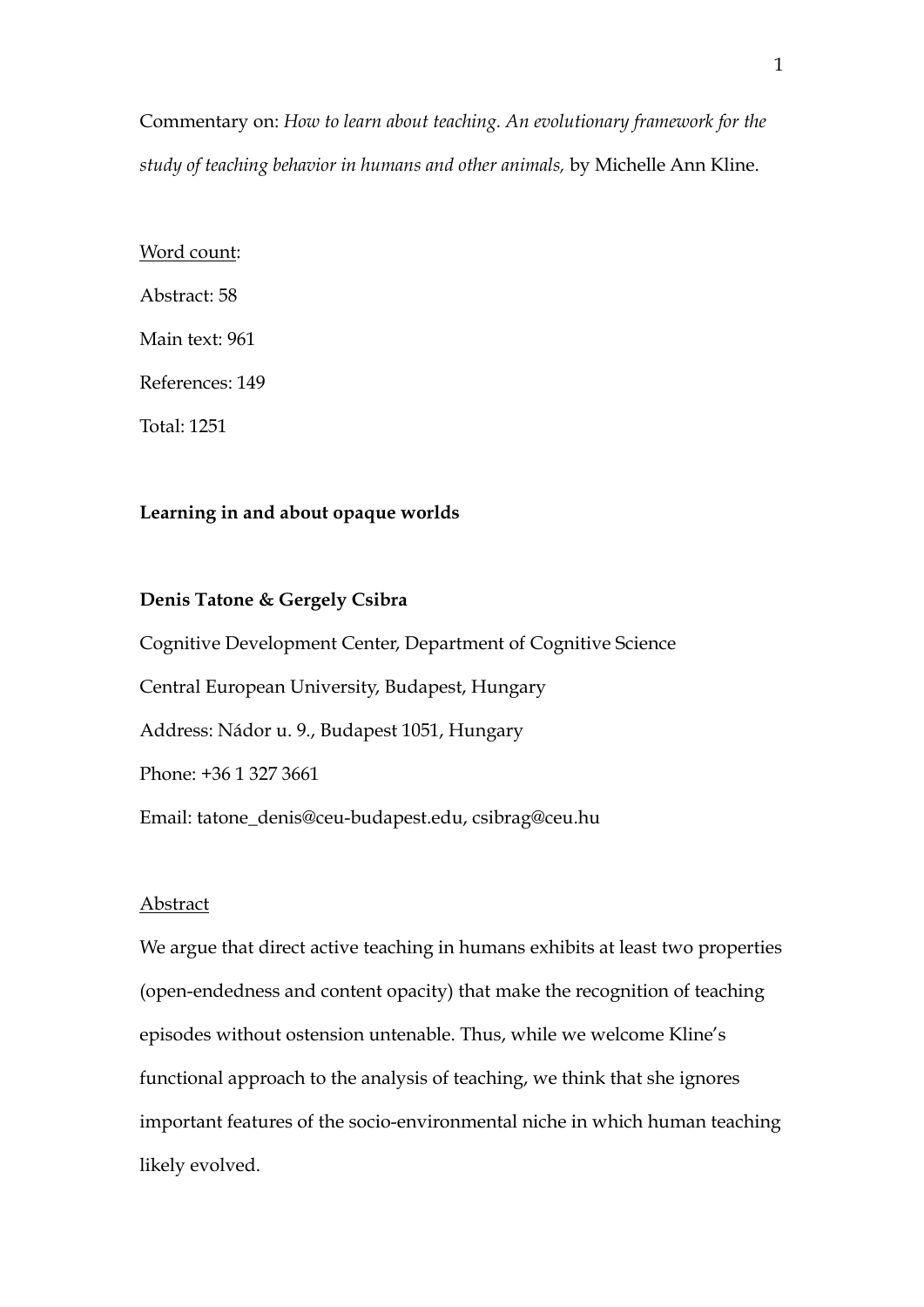#### Main text

We applaud Kline's explicitly functionalist approach to the topic of teaching. While somewhat reminiscent of the model proposed by Hoppitt et al. (2008), the classification of the types of teaching that Kline charts out in the present paper is primarily dependent on the range of adaptive problems that social learners may face. This allows the author to discuss the design features that each teaching type exhibits in terms of the adaptive problem that it purportedly evolved to solve (e.g., limited motivation to attend to relevant information). A rigorous application of this genuinely Darwinian approach could indeed bridge the study of the taxonomical distribution of teaching behaviors and that of the socio-environmental niches where particular types of teaching are observed and likely evolved.

We think, however, that Kline's characterization of 'direct active teaching' (DAT) in humans may fall short of adequately describing the mutual evolutionary dependency between species-typical psychology and adaptive niche that her framework rightly champions. As Kline notes, DAT "does not require ostensive cues (at least by definition)" – in other words, it does not require the teacher to explicitly mark her demonstration as a teaching attempt, addressed to specific a pupil. This could indeed be the case when there is some "shared background knowledge" that the pupil could rely on to interpret the teacher's demonstration as communicating to-be-learned information. Articulating Kline's intuition, one could imagine such background knowledge as consisting of species-typical sensitivity to fitness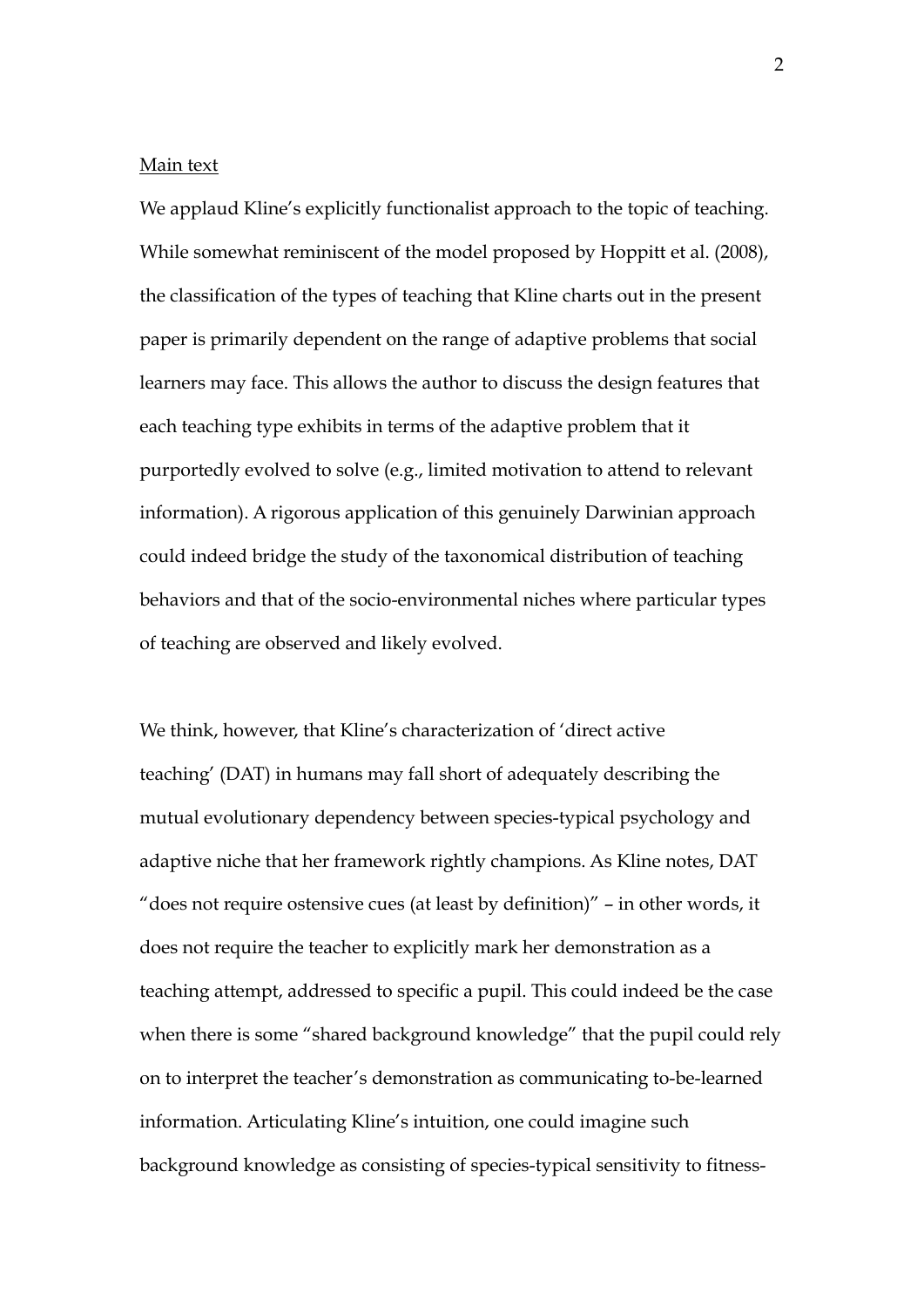relevant action outcomes, in which the causal relations the pupil is unable to entertain and appropriately reconstruct via asocial learning mechanisms. Alternatively, this background knowledge could also be established by explicit linguistic communication, e.g., by informing the putative pupil that a subsequent demonstration would constitute a teaching episode. In either case, the function of DAT could be potentially realized without the need of ostensive communication. Tellingly, however, these hypothetical scenarios could dispense with ostension only by assuming (in the first case) that the set of fitness-relevant information that a given species needs to acquire is narrow in scope and fixed in content; or, alternatively, (in the second case) that the pupil's expectations could complement the pedagogical stance of the teacher only if both parties are capable of linguistic communication. Neither of these trade-offs seems to constrain DAT in humans: the domain of teaching is clearly open-ended, and its receptivity, as a large volume of developmental evidence shows, well predates the understanding of language. How could this be?

Klein is keenly aware of the learnability challenge that this open-endedness poses: "the pupil has no way to solve the 'frame problem' by observing others' behavior" and "Her only indication that information is relevant comes from the teacher." Thus, given that DAT is fundamentally characterized by "(a) manifestation of relevant information by the teacher to the pupil, and (b) interpretation of this manifestation in terms of knowledge content by the pupil," and that — at least in humans — the second condition could not be

3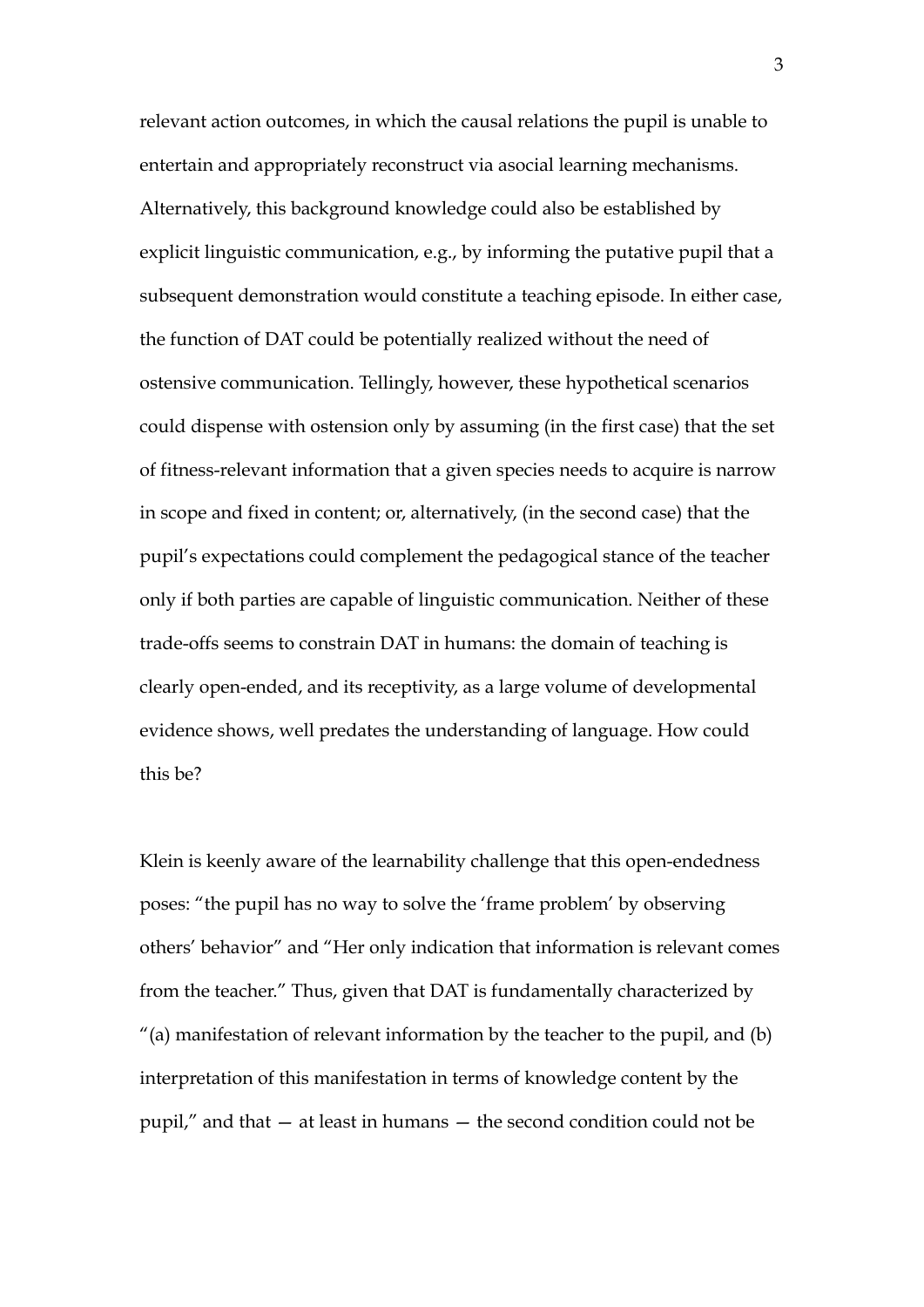satisfied by simply recovering pedagogical intentions from the (perceived) fitness relevance of the demonstrator's behavior, something else is required.

As argued elsewhere (Csibra & Gergely, 2009; 2011), a candidate solution to this problem is ostensive communication. The design features that ostension exhibits — in terms of the cognitive effects it produces in the pupil — in fact tailored to solve the problem of communicating about the occurrence of relevant, to-be-learned knowledge content. Rather than merely attracting the attention of the pupil towards certain objects, actions, or locations, together with making manifest to the pupil that she is the intended addressee of the demonstration, ostension restructures the relevance assumptions governing the pupil's learning in more fundamental ways. It allows the pupil to acquire the content of a culturally transmitted behavior that may to a large extent remain cognitively opaque in terms of its underlying causal and teleological structure. Similarly to epistemic deference (Gergely & Jacob, 2013; Sperber, 1997), ostension allows for the acquisition of (generic) knowledge contents that are not only functionally non-transparent, but that do not seem to have any perceivable fitness value. This prima facie puzzling susceptibility, which clashes against a cognitive economy rarely prioritizing the encoding of opaque information in non-communicative contexts, is revelatory of the type of evolutionary challenge that favored the selection of this mechanism.

As Kline writes, "our species depends to a great degree on cumulative cultural adaptations too complex for any one individual to create on his or her own." Our fundamental reliance on opaque (material and social) kinds cries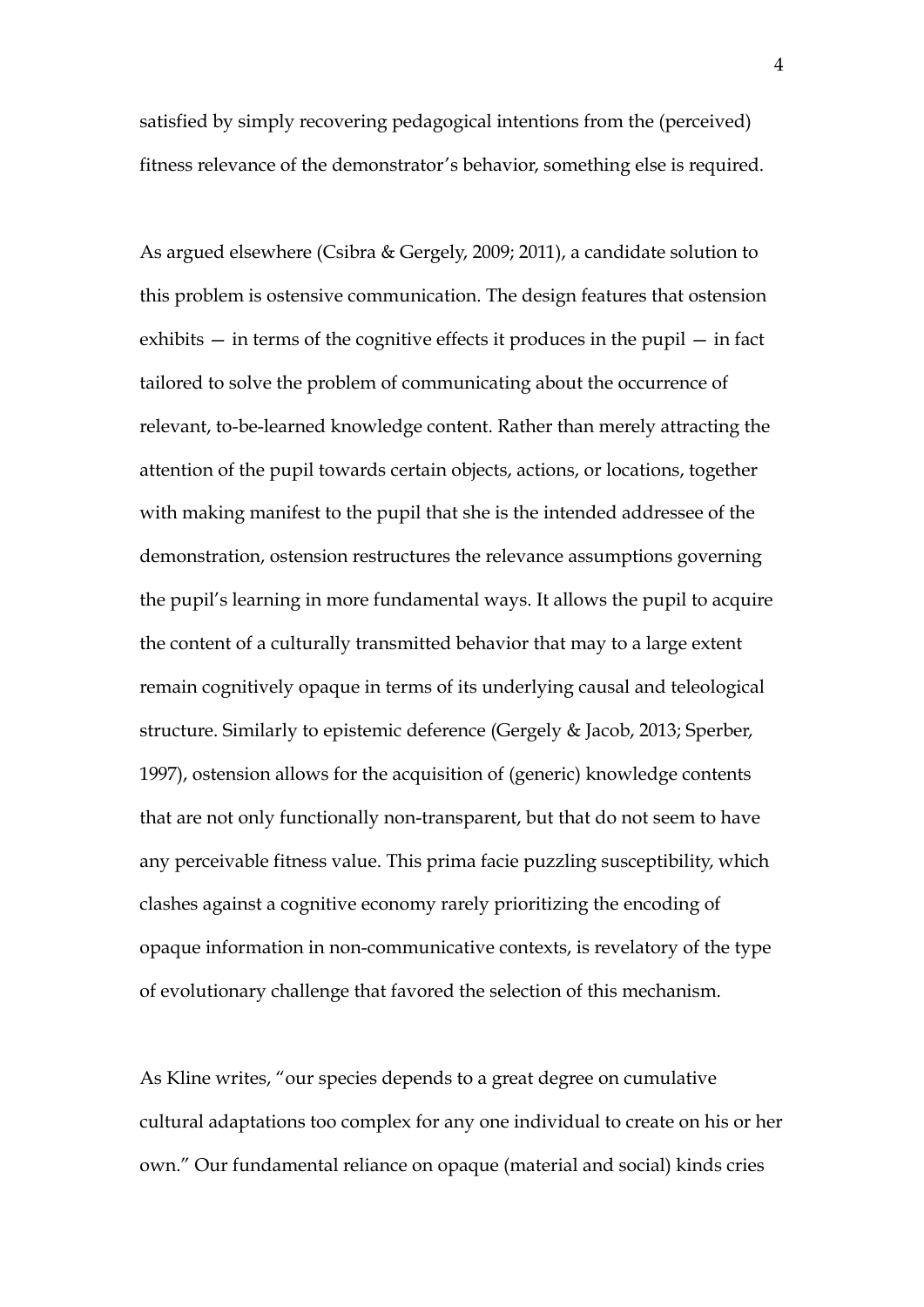out for an explanation of how human cognition succeeded in stabilizing the transmission of cultural items such as artifacts and conventions, which are opaque through and through. This unprecedented evolutionary challenge was partly overcome, we believe, by evolving cognitive adaptations that would allow for the interpretation of communicated information as being applicable beyond its local and episodic use. This is precisely the type of inference that ostensive signals license about demonstrated content. Therefore, if human teaching is to be portrayed as a glaring exception in the animal kingdom, this is not, or not solely, because of its frequency and breadth of use, but rather because of its capacity to perpetuate cultural kinds that are causally and teleologically opaque. To emphasize this aspect is to highlight the irreplaceable role that ostension plays in DAT for humans.

Thus, while endorsing and strongly encouraging the application of the framework that Kline laid out, we also think that more weight should be assigned to ostensively grounded teaching. This, if anything, could only enrich Kline's functionalist agenda by adding a further adaptive problem learning in and about, and in spite of, a culturally opaque environment — to her articulated classification, while doing proper justice to the idea of "cultural niche" (Boyd et al., 2011).

### **References**

Boyd, R., Richerson, P. J., & Henrich, J. (2011). Colloquium Paper: The cultural niche: Why social learning is essential for human adaptation. *Proceedings of the National Academy of Sciences, 108*, 10918–10925.